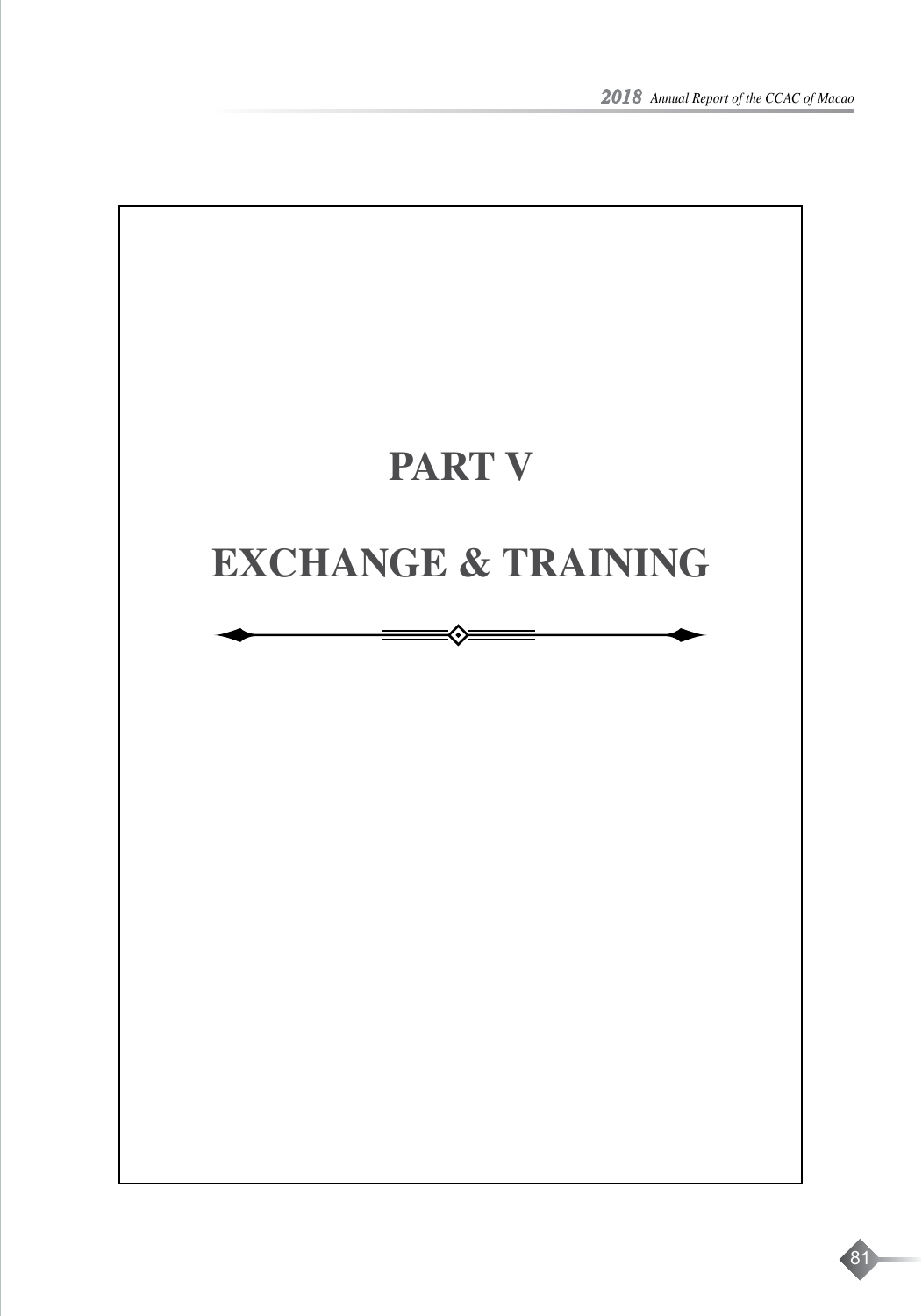83

## **PART V**

# **EXCHANGE & TRAINING**

In 2018, the CCAC continued to strengthen liaison with anti-corruption and supervisory institutions of different regions. It sent staff to attend various international and regional conferences and activities in order to enhance communication and cooperation with its counterparts.

#### **I. Receiving visitors**

In 2018, the CCAC received delegations from the People's Procuratorate of Guangdong Province, the Hong Kong and Macao Affairs Office of the People's Government of Jiangsu Province, the advanced study course in Hong Kong and Macao of the People's Government of Changzhi, Shanxi Province, the General Procuratorate of the Democratic Republic of São Tomé and Príncipe, the General Procuratorate of the Republic of East Timor, the Casino Regulatory Authority of Singapore and the Government Inspectorate of Vietnam. Both sides discussed and exchanged views on the mutually concerned topics and the directions of cooperation.

The CCAC also received different local organisations, where it listened closely to opinions and suggestions from different circles on the work related to integrity building.

### **II. Visits and regional and international meetings**

In 2018, the CCAC sent delegates to pay visits and attend international conferences outside Macao, including:

The visits to the National Supervisory Commission, the Supreme People's Procuratorate, the Ministry of Public Security, the Hong Kong and Macao Affairs Office of the State Council of the People's Republic of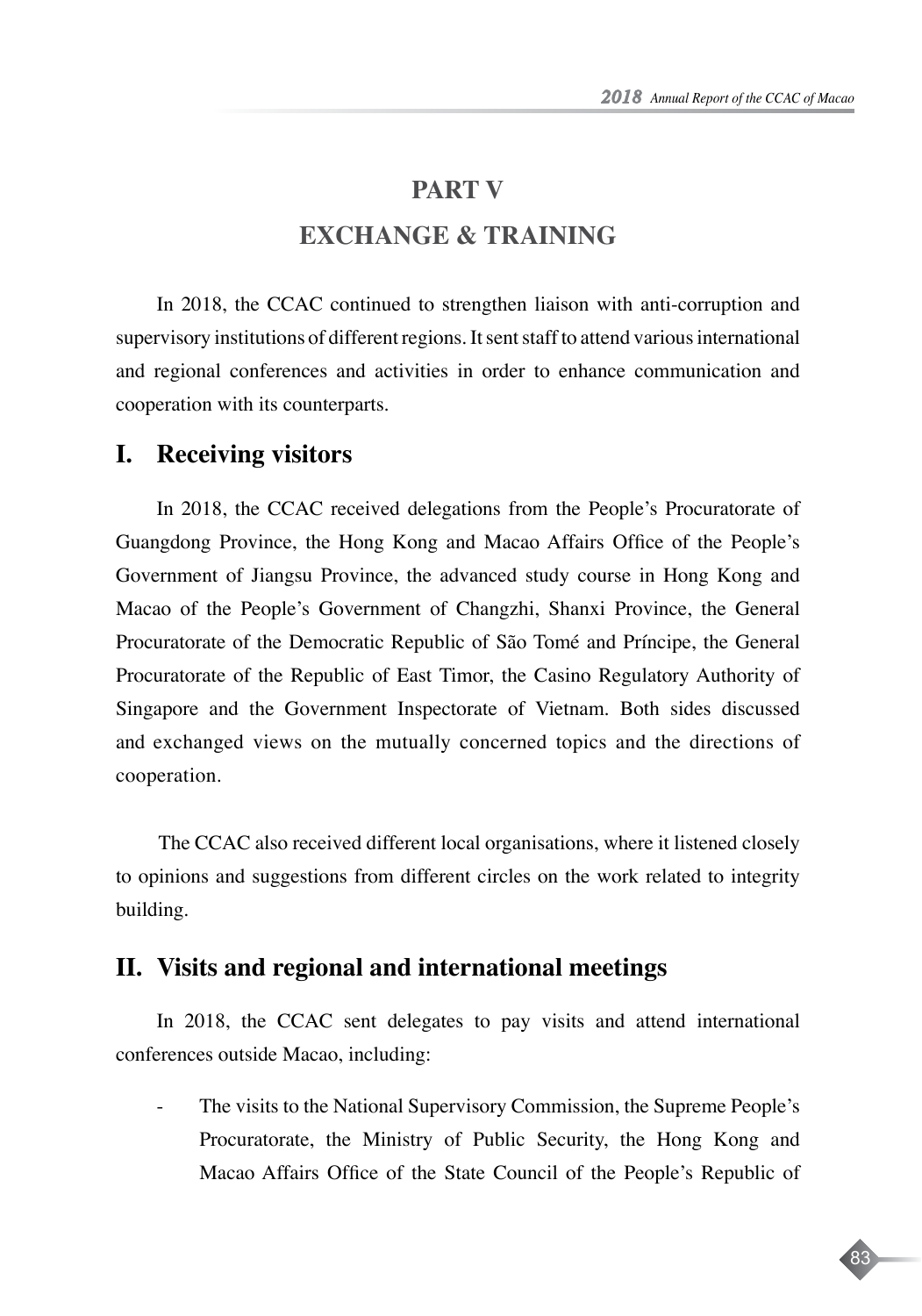84

China in Beijing, where they acquired deeper knowledge about the work deployment and the latest arrangements of law-enforcement agencies after the reform of the national supervisory systems. They also exchanged views and shared experience on the relevant work.

- The visits to the Department of Public Security of Zhejiang Province and the Zhejiang Police College in Hangzhou to strengthen communication and implement cooperation proposals.
- The visit to the Office of The Ombudsman, Hong Kong, where they learnt from the Office's extensive experience in ombudsman work in order to improve the ways and procedures of handling administrative complaints. The CCAC's delegation was also invited to attend the Presentation Ceremony of The Ombudsman's Awards 2018.
- The meetings related to the United Nations Convention against Corruption (UNCAC) held in Vienna.
- The 3<sup>rd</sup> International Academic Conference on Criminal Investigation and Forensic Science held by the National Police University of China in Shenyang, where they gained thorough understanding of the challenges encountered by different countries and regions in criminal investigation and the relevant countermeasures. They also strengthened communication and cooperation with international organisations and institutions.

# **III. Meetings on the review of implementation of the United Nations Convention against Corruption**

In June and September 2018, the CCAC, as part of the Chinese delegation, was invited to attend the implementation review meetings on the United Nations Convention against Corruption (UNCAC) held in Vienna, Austria. There were